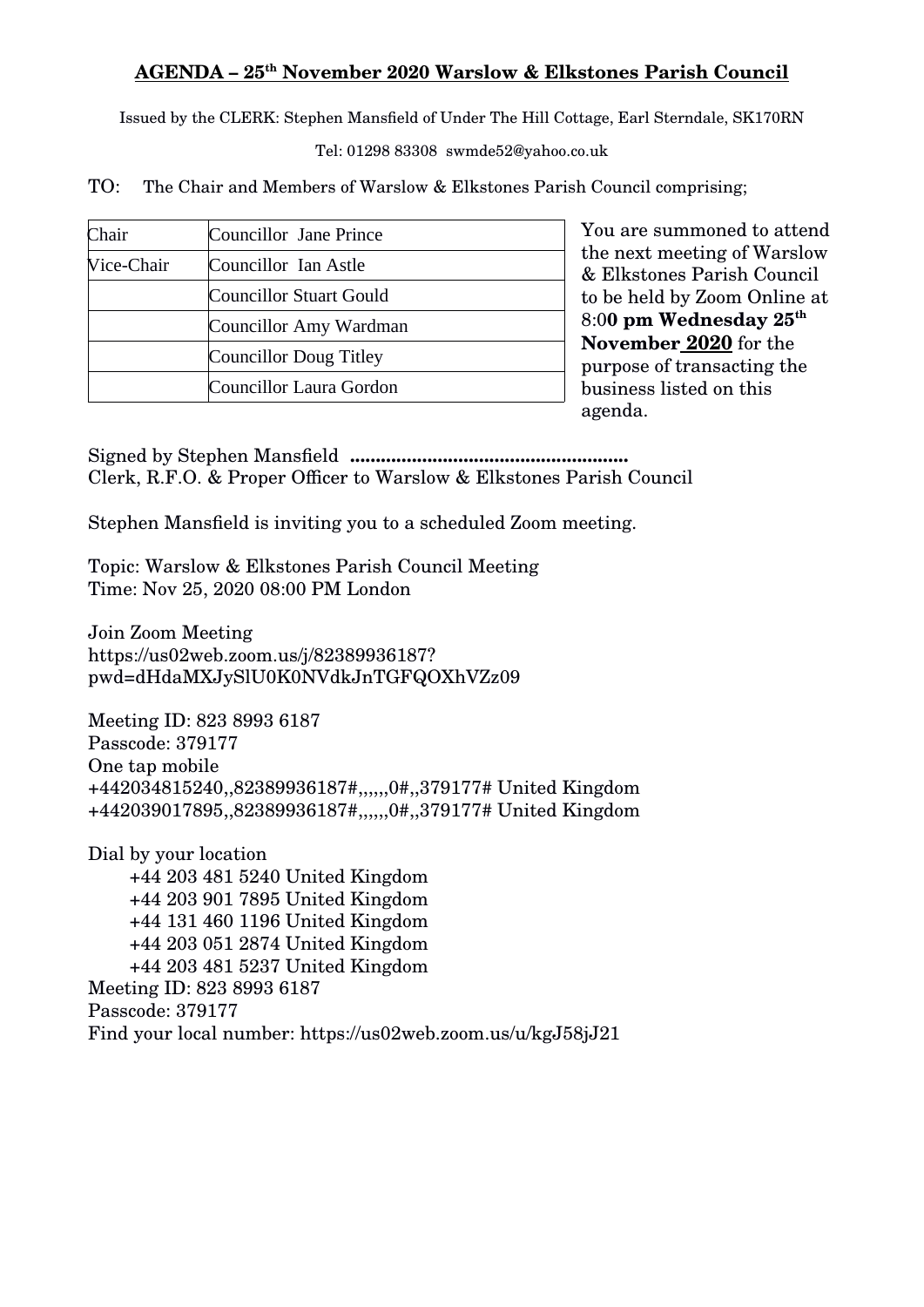## <u> AGENDA – 25th November 2020 Warslow & Elkstones Parish Council</u>

## **AGENDA (MEMBERS OF THE PUBLIC AND PRESS ARE WELCOME TO ATTEND)**

| Order Item  |                                                                                                                                                                                                                                                         | Vary |  |
|-------------|---------------------------------------------------------------------------------------------------------------------------------------------------------------------------------------------------------------------------------------------------------|------|--|
| $ 1\rangle$ | To sign the attendance register and to hear the Chair declare the meeting open.                                                                                                                                                                         |      |  |
|             | To receive any Apologies for Absence of the above summoned members.                                                                                                                                                                                     |      |  |
|             | To witness members of the Public identifying themselves and being handed the<br>document "Advice to members of the public attending parish meetings".                                                                                                   |      |  |
| $\vert$ 2   | To consider any requests for Variations of Order of Business.                                                                                                                                                                                           |      |  |
| 3           | To make Declaration of Members' Interests and consider requests for dispensations<br>from members on matters in which they have a disclosable pecuniary Interest.                                                                                       |      |  |
| 4           | To determine which items, if any, from this Agenda should be taken with the public<br>excluded (Public Bodies (Admission to Meetings) Act 1960) and defer such items to<br>be taken under item 16 of this agenda.                                       |      |  |
| $\sqrt{5}$  | To confirm the Minutes of the Parish Council meeting held on 21 <sup>st</sup> September 2020.                                                                                                                                                           |      |  |
| 6           | To discuss any matters arising from the Minutes of the Parish Council meeting held on<br>the previous or earlier meetings.                                                                                                                              |      |  |
| 7           | 7.1) To hear members of the public speaking: At the discretion of the Chair of the<br>meeting, a period of not more than 10 minutes will be made available for members of<br>the public to address the meeting or comment on any matter on this agenda. |      |  |
|             | 7.2) Parish Councillor Vacancies – candidates to interview.                                                                                                                                                                                             |      |  |
| $\vert 8$   | 8.1) Any other business relating to new lockdown rules.                                                                                                                                                                                                 |      |  |
|             | 8.2) To make and hear reports on Parish managed works, including the lengthsman<br>scheme, or works being undertaken in the Parish but managed by other agencies.                                                                                       |      |  |
|             | 8.2.1) Lengthsman report and work to be assigned in both Warslow and Elkstones                                                                                                                                                                          |      |  |
|             | 8.3) Report on discussions re benches in Warslow Village                                                                                                                                                                                                |      |  |
|             | 8.40 Lamp post poppies donation                                                                                                                                                                                                                         |      |  |
|             | 8.5) Issues related to proposed closure of Churchyard for any further burials.                                                                                                                                                                          |      |  |
|             | $(8.6)$ Electricity poles – cables underground project – update.                                                                                                                                                                                        |      |  |
|             | 8.7) Swainsley tunnel – measures to prevent it being used for car racing and rallies.                                                                                                                                                                   |      |  |
|             | 8.8) Covid-19 infection control measures restrictions – violations of these in the parish.                                                                                                                                                              |      |  |
|             | 8.9) Website costs                                                                                                                                                                                                                                      |      |  |
|             | $(8.10)$ Water encroaching on the B5053 at Clews Hill – maybe resolved in conjunction<br>with Butterton CP and David Rushton at SCC Highways.                                                                                                           |      |  |
|             | 8.11) Planning Training                                                                                                                                                                                                                                 |      |  |
| $\vert 9$   | 9.1) To hear responses to previously made Highway defect reports.<br>Tyres on roadside.                                                                                                                                                                 |      |  |
|             | <b>Stoneyfold Lane Ditch</b><br>Works and road closure relating to reservoir.                                                                                                                                                                           |      |  |
|             |                                                                                                                                                                                                                                                         |      |  |